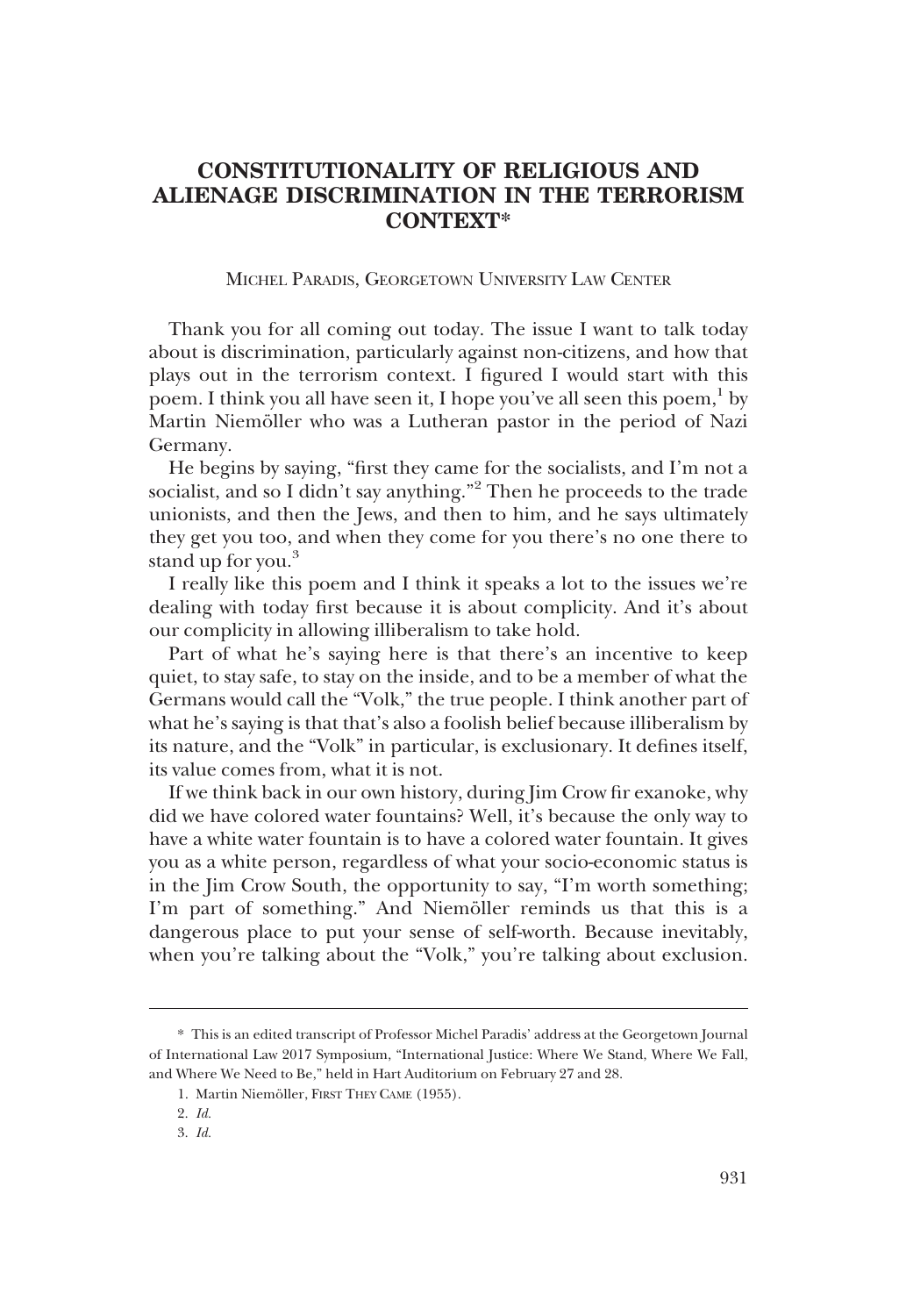Its value depends on always keeping more and more people out. So, over time he is saying, look, you can't be assured of your own safety because you very well may be the chaff the next time the wheat gets refined.

Another point he's making, and I think it is the most important point for the times we live in today, is that illiberalism is subtle. It very rarely happens suddenly. It happens in incremental steps that at each point are a consensus in some way.

So, I look at his hierarchy there: first they came for the socialists socialists in the 1920s and 30s were widely viewed as terrorists and sympathizers with Soviet Communism. It was common throughout the West, not just Germany, to be terrified of socialists. Then you go to trade unionists who are sort of a light form of socialists. And then to Jews. In the early 20th century what race, what nationality was more associated with communism than the Jews, who could claim Marx and Trotsky as their own? I found this quote from an essay in 1920 called "Zionism versus Bolshevism" in which the author laments the violence of "terrorist Jews" and "the conflict of good and evil which proceeds unceasingly in the breast of man nowhere reaches such an intensity as in the Jewish race. The dual nature of mankind is nowhere more strongly or more terribly exemplified."<sup>4</sup> And so because of this, Winston Churchill, who is the author of this piece, puts a familiar burden on "good Jews" that we often, I think, now see with respect to "good Muslims." And he says "it's up to the 'good Jews' to come forward on every occasion as many of them in England have already done, and take a prominent part in every measure for combatting the Bolshevik conspiracy."5

So, what this poem warns us is that illiberalism accretes, it comes slowly, and at each point there is a decision point at which liberals are willing to civilly agree to disagree. By the time it's too late, too many people have agreed to disagree.

There is one major point at which I would depart from Niemöller's poem. It describes the mechanics of illiberalism very well. But what I want to talk about today is the first step on his continuum. Because he talks about the socialists being the first step. And in illiberal countries very rarely is it the ideological opposition that they come for first. Instead, they typically come for ideological opponents on a path that has been paved by oppression meted out to non-citizens. Why is that?

<sup>4.</sup> Winston S. Churchill, *Zionism versus Bolshevism*, THE SUNDAY HERALD, Feb. 8, 1920, at 5. 5. *Id.*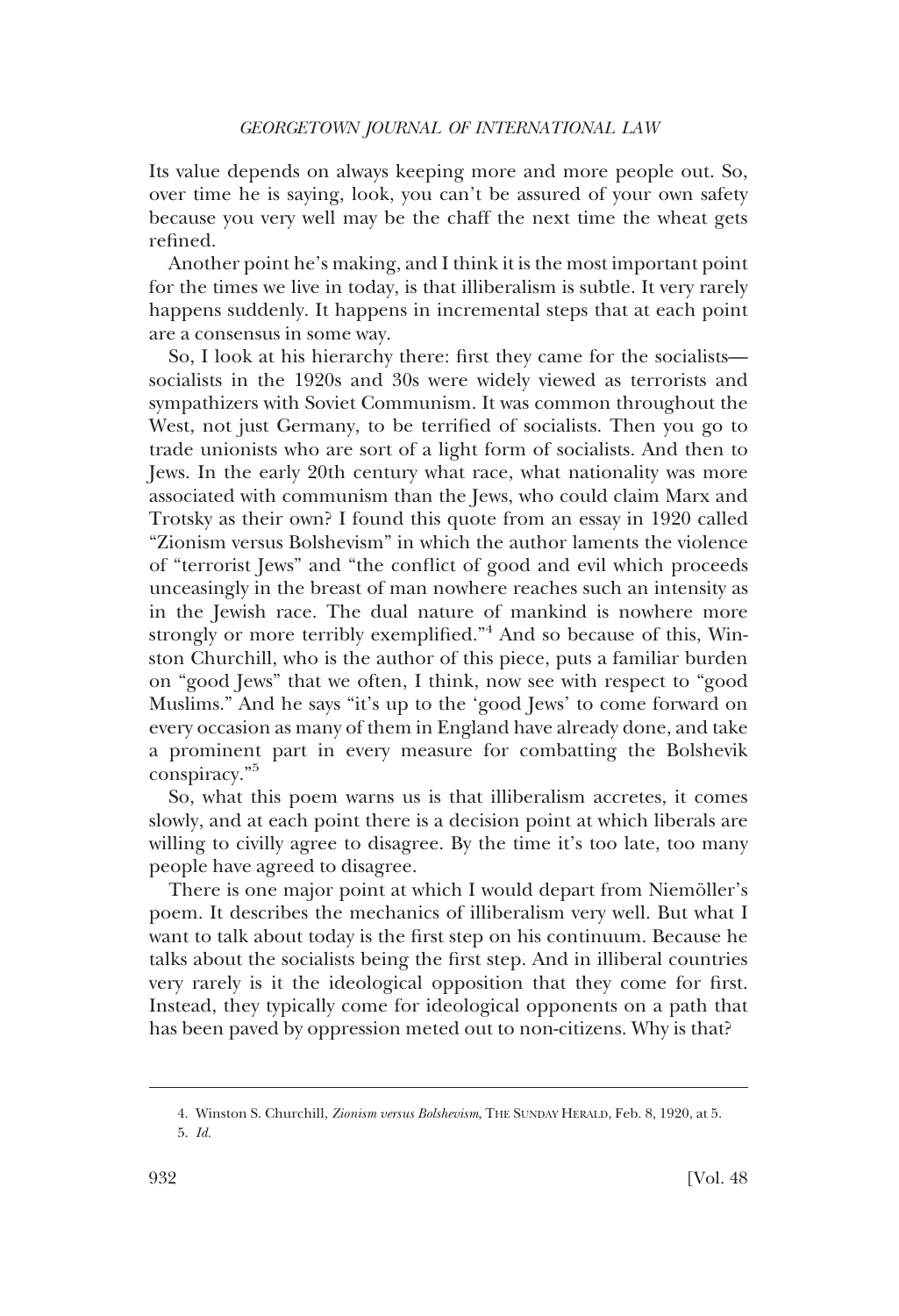## *DISCRIMINATION IN THE TERRORISM CONTEXT*

Well, for one thing, citizenship is very clear. It is the clearest way that the law can create an "us" and a "them." And it's exclusively defined by law. So, who is and who is not a citizen is ultimately a political question, and we give a lot of deference to citizenship distinctions as a result of that. But it's because of that deference that citizenship tends to be the most vulnerable entry point for illiberalism to grow.

What I want to talk about today is one of those specific entry points, and that is the denial to non-citizens of equal justice under law. And I focus on this because it has a lot of relevance to the work I do the military commissions in Guantanamo.

Some of you may know this, but the military commissions are governed by a statute Congress passed called the Military Commissions Act. And for a liberal lawyer, there's plenty to dislike about the military commissions and the Military Commissions Act. They have no independent judiciary, they allow hearsay evidence, and they allow for evidence derived from torture. The statute in many respects creates *ex post facto* crimes. And, in fact, the judges are essentially subject to the influence of the prosecutors. But what makes all of that possible is another feature of the Military Commissions Act: it segregates the court system. Only non-citizens can be brought before a military commission in Guantanamo. And I don't think any of these deviations would have been possible if it weren't for that segregation.

Ultimately there are twenty-three million people in this country subject to this law. And they're subject to this law without any political voice respecting whether or not it's being applied. In fact, if we look at the legislative history of the Military Commissions Act we see that's exactly what Congress was up to. They were concerned that, if citizens were subject to the procedures of the military commissions, that Congress would be politically accountable for them. It would be something that they would have to answer for at the ballot box. It had nothing to do with the relative danger of citizens versus aliens. If you think about it, of course it couldn't. Assume we just limit our view to Muslim terrorist attacks over the past ten years: San Bernardino, the Pulse nightclub, Ft. Hood, the Boston bombing. All of these were perpetrated by citizens. These were citizen terrorists. Of course, citizens are at least as dangerous, and in many respects far more dangerous, than non-citizens when it comes to terrorism.

I'll read one quote from the Congressional record, because I think it illustrates that Congress knew how absurd the distinction it was making actually was. It's Representative Beyer saying "let's say an American citizen has been arrested for aiding and abetting a terrorist. Maybe even participating in a conspiracy, or maybe participating in an action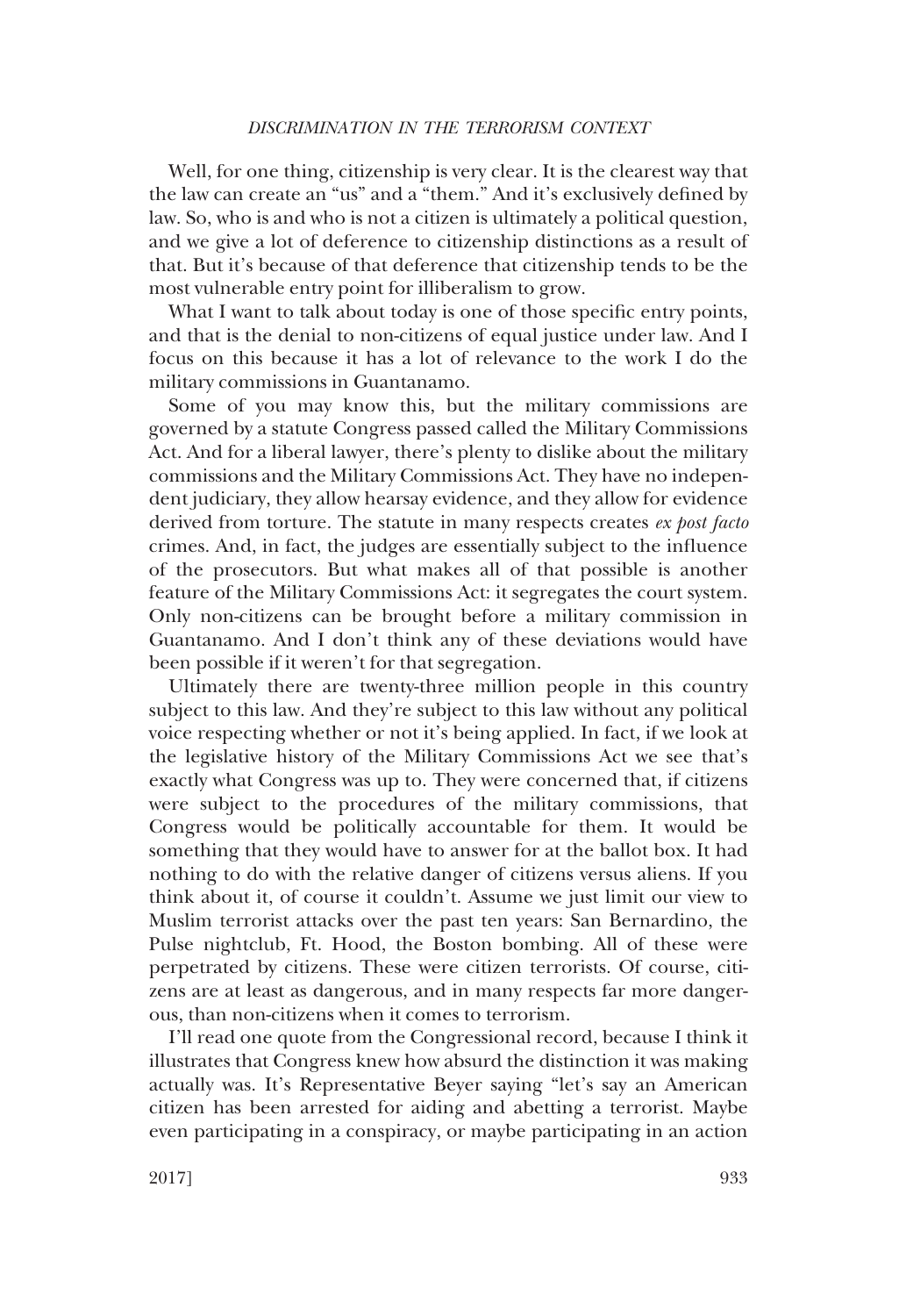that harmed or killed American citizens. That American citizen cannot be tried in the military commissions. His co-conspirators could be. They could be tried in the military commission if they were aliens. But if the other co-conspirator was an American citizen, they will be prosecuted in a federal court." <sup>6</sup> So you have this deliberate intent to discriminate, done for the most invidious purpose: to cause a breakdown of the ordinary democratic forces that ensure rational and fair lawmaking.

In the Declaration of Independence, the first self-evident truth is that all men are created equal, endowed by their creator with certain inalienable rights to life, liberty, and the pursuit of happiness. And the Constitution codifies, in both due process clauses, that no *person* shall be denied life, liberty, or property without the due process of law. I want you to focus on the language of the due process clause. It doesn't say "no citizen." It doesn't say "no member of our community." It doesn't say "no member of the Volk." It says "no person." Because certain inalienable rights, such as equal justice under law, inhere into personhood not into citizenship. They are not a privilege of membership.

And so unsurprisingly, in the only instance in which the Supreme Court ever reviewed the segregation of the justice system on the basis of alienage, it struck it down as unconstitutional. The case is *Wong Wing v. United States*. <sup>7</sup> It arose in the context of what was called the "yellow peril." If you think American politics respecting Latino immigration is ugly, fraught, and disturbing, you should go look at the yellow peril and the treatment of Chinese, typically laborers on the West Coast, and how they were dealt with inside the United States.

One of the things Congress attempted to do in order to deter Chinese illegal immigration into the United States was to not only make undocumented Chinese laborers deportable, but it also created special commissions, special courts, that were authorized to punish and sentence Chinese laborers illegally in the country to hard labor. The Supreme Court struck that down, and notably they did so in 1896. And why is that year important? Well, in 1896 the Court also decided a case called *Plessy v. Ferguson*, <sup>8</sup> which established the doctrine of "separate but equal." This is not a Supreme Court, therefore, that is particularly concerned with the rights of minorities. Yet, the segregation of the

<sup>6.</sup> 152 CONG. REC. 16, 20731 (2006).

<sup>7.</sup> *See Wong Wing v. United States*, 163 U.S. 228 (1896).

<sup>8.</sup> *See Plessy v. Ferguson*, 163 U.S. 537 (1896).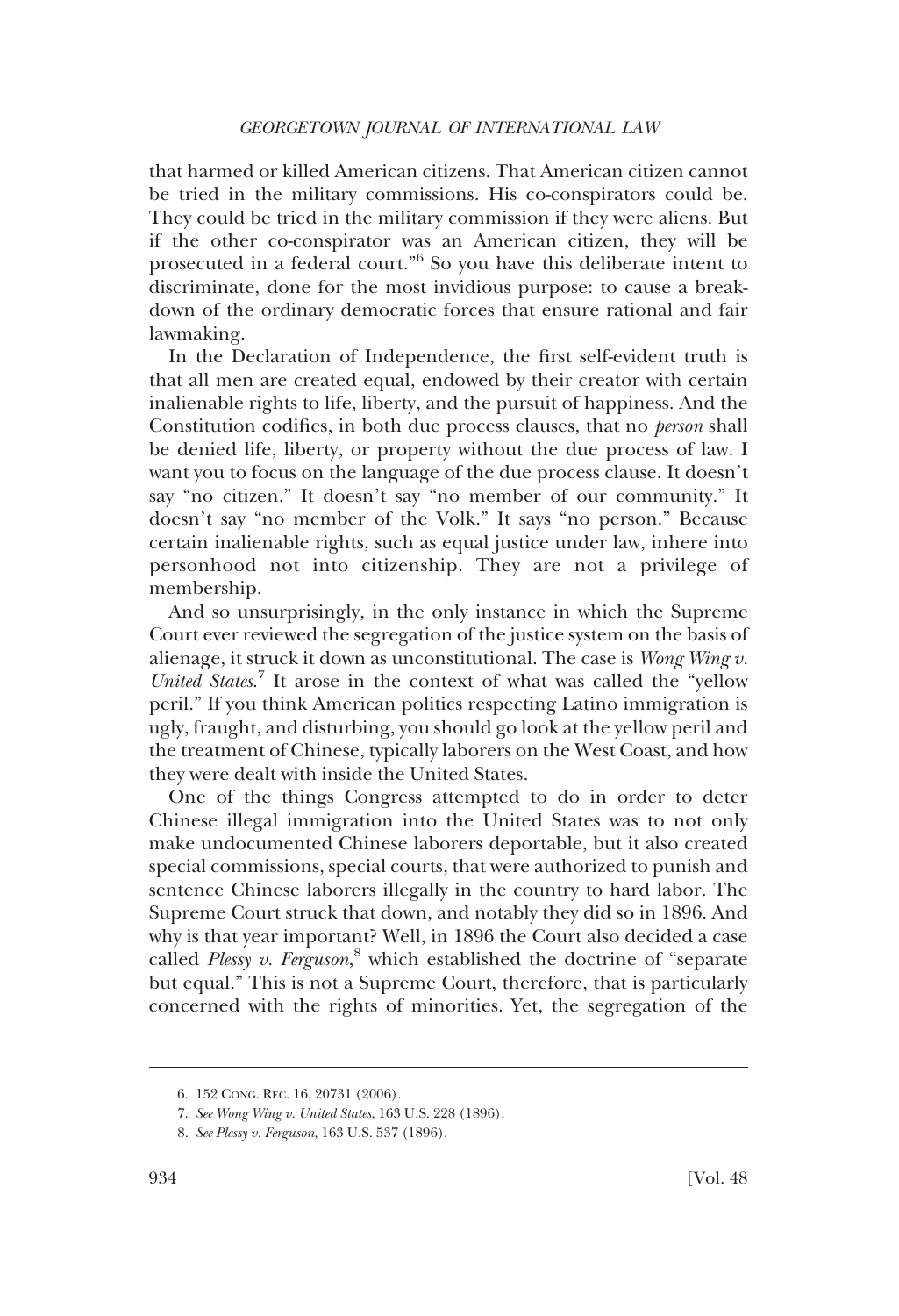justice system was the bridge too far. And it was the bridge too far because, due process "is guaranteed without regard to any differences of race, of color, of nationality, and the equal protection of the laws is a pledge of equal laws ... even aliens shall not be held to answer for a capital or otherwise infamous crime, unless on presentment by indictment of a grand jury, nor be deprived of life, liberty, or property, without due process of law."9

So, in full disclosure, I have a case right now that's being petitioned to the Supreme Court on this very issue, on the segregation of the military commissions on the basis of nationality. Whether or not the Supreme Court will grant cert, I don't know. I won't bog you down with all the legal arguments, but I wanted to point out in the last few minutes of this talk, the dangers inherent in this. Even if it's not, strictly speaking, illegal and unconstitutional, there are real dangers to segregating the justice system.

To illustrate those dangers, I think it's important to look at how unprecedented the segregation of the military commissions is. If you look back at American history, military commissions are not shining moments. They were criticized, whether in the Lincoln case or the trial of the Japanese after World War II, for their lax procedural due process and continue to be so criticized. But even back then, the United States never segregated military tribunals. Citizen war criminals were always tried alongside non-citizens because it was the character of their conduct, not the cover of their passport, that determined whether they were war criminals; whether they were a danger to national security.

And as a contradistinction to that, look at those countries that did segregate their military commissions in World War II. I think you can guess who. It was Japan and Germany. Japan in 1939 passed its own military commissions law subjecting only non-Japanese citizens to summary trial before a military tribunal. Germany in 1941 passed the Night and Fog Decree, again limiting its jurisdiction to non-Germans who were acting against the state. And after the war, we prosecuted German and Japanese lawyers for participating in what we called "terrorism" at the time, the use of the legal system to terrorize.

In part, these laws were condemned on their face. It was a clear denial of equal justice under law. But the denial of equal justice with substantive as well. Put in the position of judging only non-citizens, these tribunals had no inherent check against abuse. The defendants were not viewed as people with rights. In a society where only citizens

<sup>9.</sup> *Wong Wing*, 163 U.S. at 238.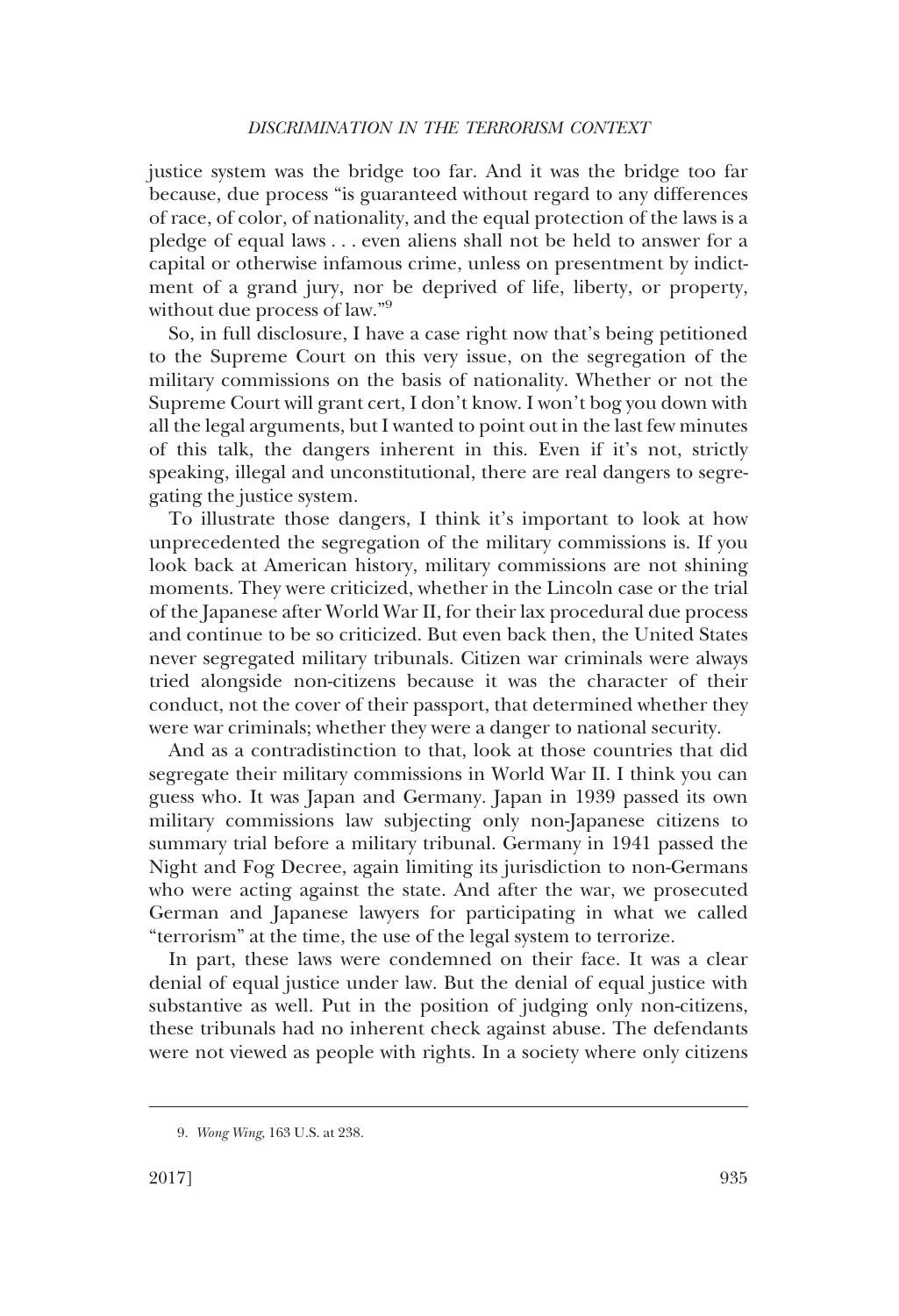have rights, non-citizens, particularly those characterized as enemies of the people, are barely human. Any procedural protections accorded them are nothing more than *noblesse oblige*. And as a consequence, their efforts to assert their rights in these proceedings did not simply fall on deaf ears, they invited disdain as expressions of these aliens' ingratitude toward their captor's generosity in according them any protections at all.

As rights become conflated with the privileges of citizenship, two dangers are realized that are anticipated by Niemöller's poem. The first danger is that rights become narrower and less secure for everyone. As I stated before, citizenship is a legal construct. It reflects nothing inherent in the individual who holds it. And so what becomes permissible in the treatment of noncitizens sets a precedent for all.

Rarely are rights deprivations justified on citizenship alone. Instead, alienage is a thumb on the scale to justify a policy whose legality is, at best, marginal. For example, the D.C. Circuit Court of Appeals decided in the *El-Shifa Pharmaceuticals*<sup>10</sup> case, holding that the courts could not hear lawsuits involving Sudanese citizens who had been targeted for military strikes outside recognized war zones. The case arose out of President Clinton's decision to strike a chemical factory following the bombing of the U.S. Embassies in 1998. This case then formed the basis of two decisions from the D.C. District Court, from judges Bates and Collyer, extending this reasoning to drone strikes in Yemen that targeted a Muslim-American citizen.

Likewise, in a variety of cases, the Circuit Courts of Appeals have held that government officials are immune from lawsuits brought by noncitizens rounded up in the war on terrorism; cases alleging torture, arbitrary detention, or other mistreatment. Then last year, in a case called *Meshal v. Higgenbotham*, <sup>11</sup> the D.C. Circuit extended the rationale of this immunity to also bar lawsuits brought by Muslim-American citizens.

I emphasize the phrase "Muslim-American" in both examples because that is how rationales accrete. In the first precedents, those without rights are non-citizens. The next precedents involve citizens who resemble the non-citizens. They are only "technically" citizens. And when the substance is evaluated, it makes it easier for the court recognize that citizenship had little relevance to begin with. It was

<sup>10.</sup> *See El-Shifa Pharm. Indus. Co. v. United States*, 607 F.3d 836 (2010).

<sup>11.</sup> *See Meshal v. Higgenbotham*, 804 F.3d 417 (2015).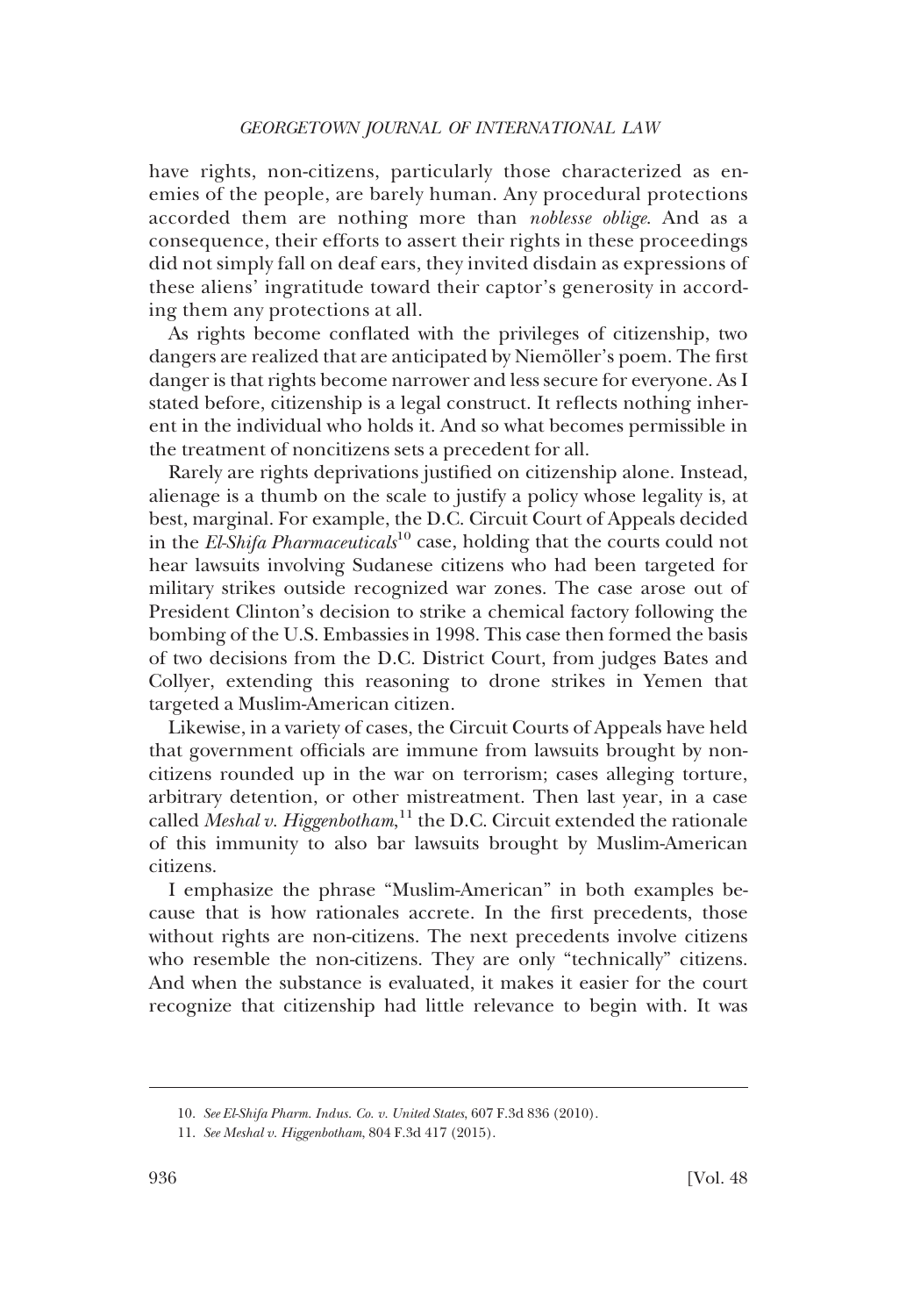simply a jurisprudential lubricant that made it easier to accept weak arguments.

The second danger, which we are beginning to see in the Trump Administration, is the narrowing of citizenship. The historical examples of this are too numerous to list. At the risk of violating Godwin's Law again, the Nuremberg Laws that ultimately made the Holocaust possible began by narrowing the definition of German citizenship, meaning that the number of people entitled to the ever shrinking rights of Nazi Germany was itself shrinking.

But I want to focus on a largely forgotten precedent from this country, what I will call the "slave commissions". Throughout the 18th and early 19th centuries, slave States took a variety of approaches to the due process afforded to slaves suspected of crimes. As a practical matter, in most slave States, plantation owners exercised unfettered authority over their slaves, such that in some States a "master" was legally incapable of committing a crime against a slave. But crimes committed against third parties posed a problem. Slaves, after all, are still people. They can escape and in many instances were permitted to move about freely so long as they had a permit. What then of crimes committed against the public at large?

The answer was special courts. Practices varied across States and many states simply used the ordinary courts. But for others, it was important that the justice system take more thoroughgoing account of slaves' special status and the competing interests at play in such cases. It is worth remembering that the prosecution of a slave posed an economic conundrum. From the vantage point of the slave-holding class, incarceration was meaningless, since slaves were under bondage in any event. And the punishment of the slave hurt the master, who was deprived of the value of his "property." The principal means of punishment was therefore corporal and when capital punishment was imposed, the State was often bound to compensate the slaves' "owner."

The most common fora of prosecution were commissions of *oyer and terminer*, an archaic legal practice from England in which a commission would be convened ad hoc by the appointment of some collection of magistrates and slave-holding citizens. The states of Virginia, South Carolina, and Louisiana, were the most sophisticated in segregating the justice system in this manner. Notably when Alexandria was still a county within the District of Columbia, there are cases from the D.C. federal courts remanding the trial of slaves to such tribunals.

Over time, these tribunals increasingly followed ordinary procedural rules. Historians have even found cases being reversed on appeal. This led some contemporary legal commentators to worry, not that slaves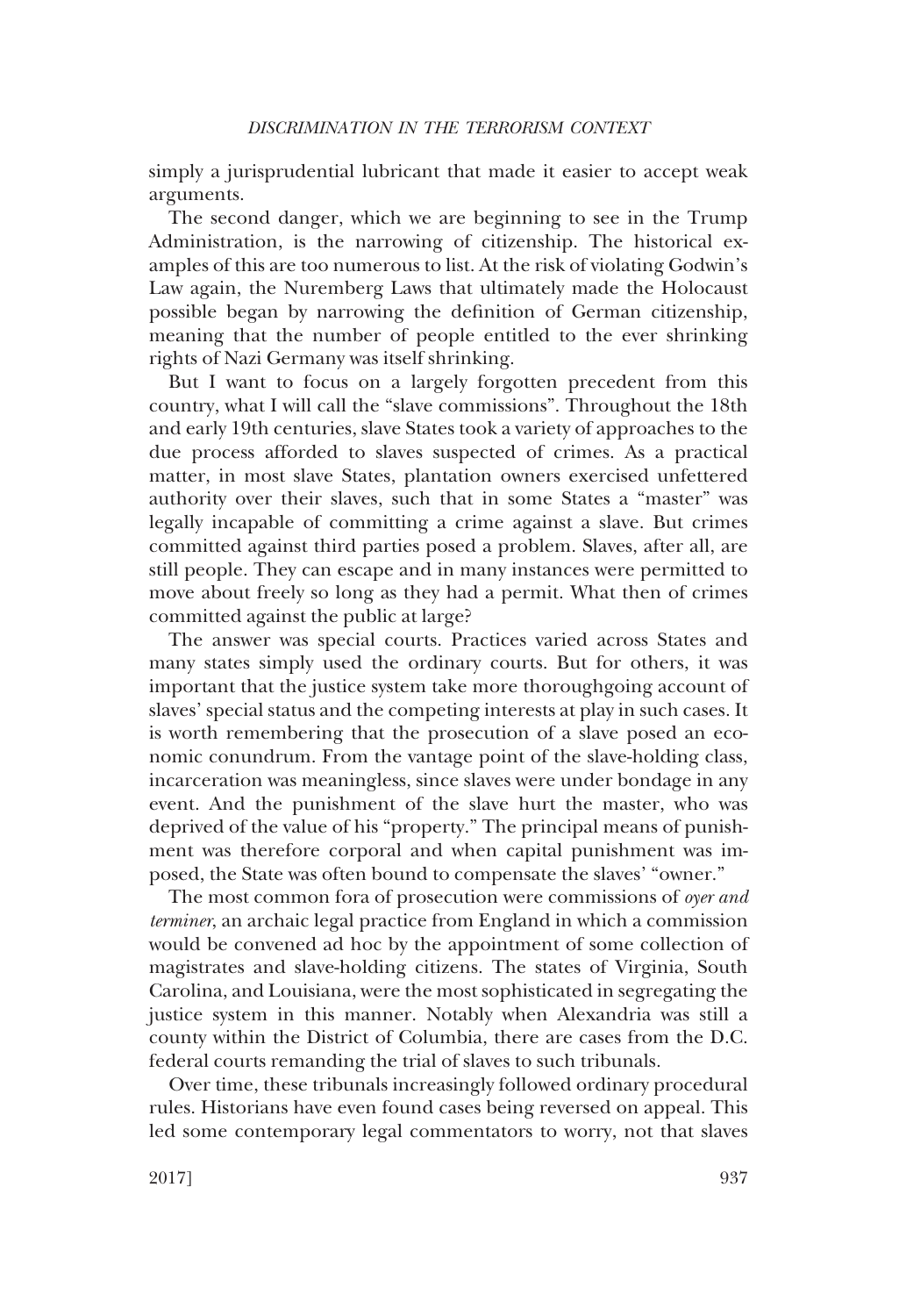were being denied the full complement of due process, but that the facial similarity of these proceedings to ordinary trials would set precedents that could spill over to the trial of whites.

Lest there be any doubt, separate was unequal and these tribunals were largely untroubled by questions of procedural due process. In a case from 1853, the Louisiana Supreme Court took it as a given that "The law moreover does not demand on the trial of slaves, in the tribunals established for that purpose, an observance of the technical rules which regulate criminal proceedings in the higher courts."12 The very point of this legal separateness was its inequality.

And this habit of inequality would ultimately be used to narrow the American definition of citizenship in *Dred Scott v. Sandford*. <sup>13</sup> While frequently and justly condemned for its place within the Supreme Court's anti-cannon, it is often forgotten that *Dred Scott* is about the citizenship of free persons. Chief Justice Taney writes at tedious length about the chattel status of slaves in this country. And he is happy to hoist abolitionist states on their own petards for the petty bigotry of their own laws, States such as Connecticut and Massachusetts, which instituted systems of apartheid of the kind we now only remember in Alabama and Mississippi. But among Taney's points of proof for the emphatic non-citizen status of all blacks, descended as they were from disenfranchised slaves, was "the special laws and ... the police regulations which [the Slave states] considered to be necessary for their own safety,<sup>"14</sup> *i.e.* the slave commissions.

It was therefore a short legal step from the segregation of the justice system applicable to slaves, whose legal inferiority could be generalized, to the wholesale denial of citizenship under the Constitution to all black Americans. It was a short step to conclude that the "negro" was "altogether unfit to associate with the white race either in social or political relations, and so far inferior that they had no rights which the white man was bound to respect."<sup>15</sup>

And it is a short step from the segregation of the justice system applicable to non-citizens, to the kind of illiberalism that leaves all our rights contingent. It is the kind of illiberalism that forces us to ask with each new executive order, with each new tweet, how long we will remain part of the Volk? It's the problem that Niemöller was talking

<sup>12.</sup> *State v. Kentucky*, 8 La. Ann. 308, 309 (1853).

<sup>13.</sup> *See Scott v. Sandford*, 60 U.S. (19 How.) 393 (1857).

<sup>14.</sup> Arnold T. Guminski, THE CONSTITUTIONAL RIGHTS, PRIVILEGES, AND IMMUNITIES OF THE AMERICAN PEOPLE 238 (2009).

<sup>15.</sup> *Scott*, 60 U.S. (19 How.) at 407.